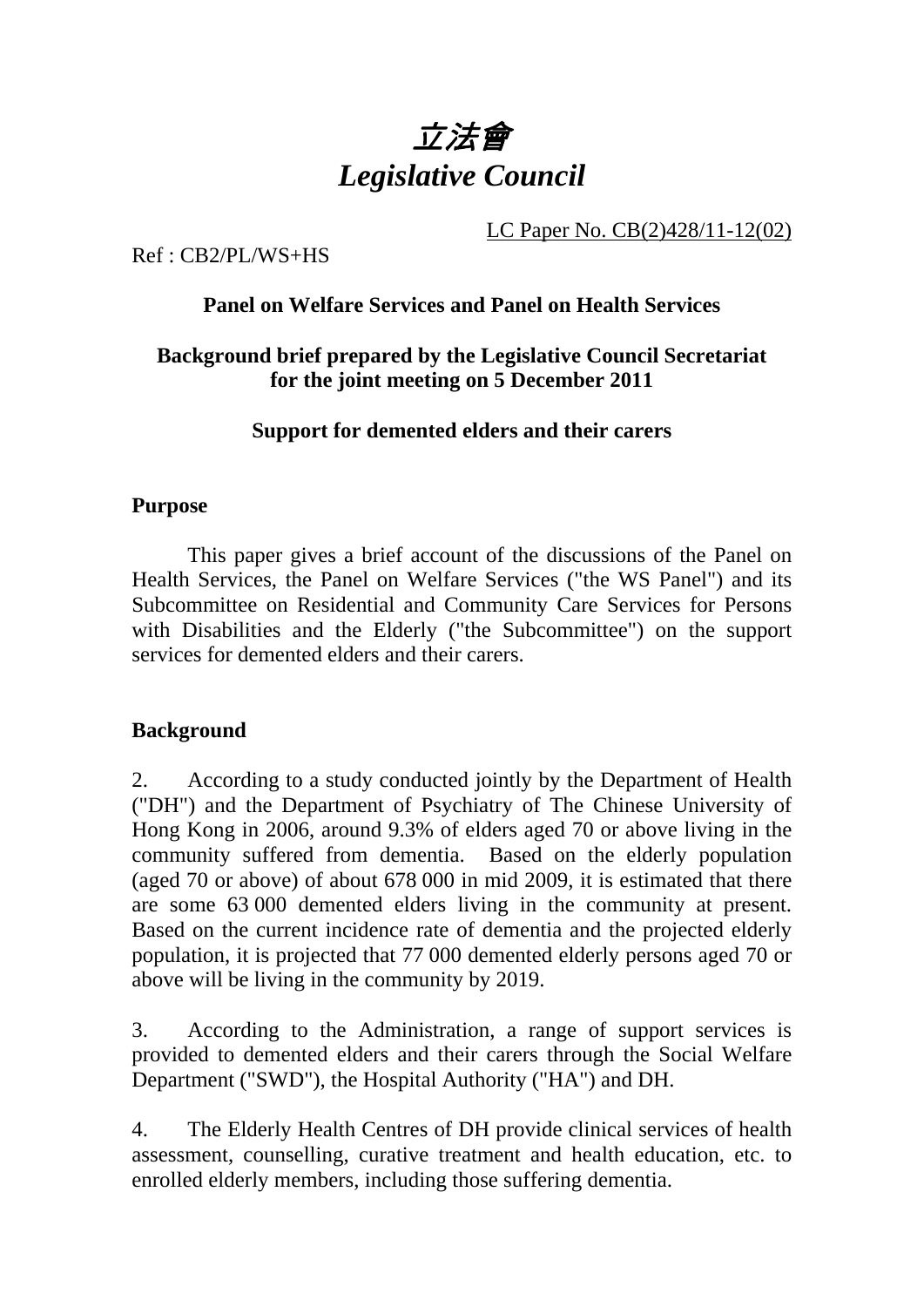5. HA provides assessment and treatment services to patients with dementia through its psychiatric and geriatric departments. HA also provides support to elders with dementia and other mental health problems residing in the community through its multi-disciplinary community geriatric assessment teams. The community psychogeriatric outreach teams provide outreach services to elders with mental heath problems (including patients with dementia) in selected residential care homes for the elderly ("RCHEs").

6. SWD has since 1998 provided a Dementia Supplement to all subvented RCHEs to employ additional professional staff to provide care services and arrange training activities for demented elderly persons. The Dementia Supplement has been extended to private RCHEs participating in the Enhanced Bought Place Scheme since 2009. As announced in the 2010-2011 Policy Address, Dementia Supplement will be provided to Day Care Centres/Units for the Elderly to render more targeted services to demented elders.

## **Past discussions of members**

#### Dedicated service units

7. At its meeting on 12 April 1999, the WS Panel was briefed on the Administration's proposal to provide dedicated service units in residential care homes and day care centres for demented elderly. Members were advised that to cater for the special needs of the demented, SWD would conduct pilot projects to set up six dementia units in five subvented RCHEs and two day care centres to provide dedicated services for the care of dementia in either residential or day care settings. These dementia units would provide tailor-made training to enhance the functioning and independence of the demented as well as provide support and relief to carers. Referrals for other services would be arranged if necessary. The pilot projects were scheduled to commence in April 1999 for three years. In the three-year period, SWD would conduct mid-term and final evaluations to examine the cost-effectiveness of the projects and to determine the way forward.

8. At its meeting on 14 February 2000, the WS Panel was briefed on the recommendations of the Report of the Working Group on Dementia of the Elderly Commission and the follow-up actions taken by the Administration. Pointing out the recommendation of the Working Group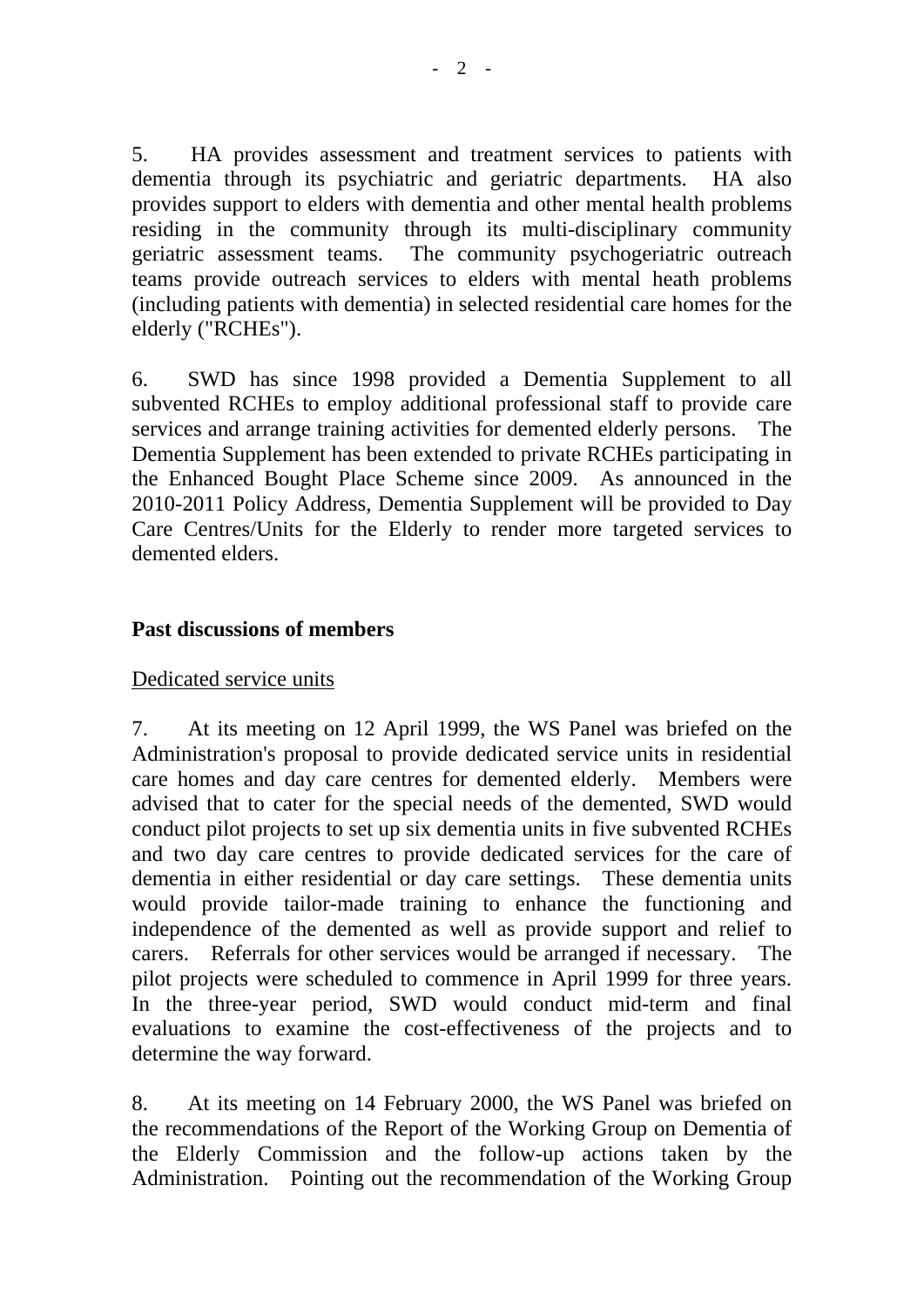that the feasibility of setting up more special dementia units in residential care homes and day care centres as well as day respite service for the elderly should be examined, members enquired whether consideration would be given to setting up more dementia units.

9. The Administration advised that it supported all the recommendations of the Report and had been actively considering and implementing measures to take these recommendations forward. SWD had commissioned The Chinese University of Hong Kong to conduct a consultancy study to evaluate the effectiveness of the pilot projects of setting up dementia units in subvented residential care homes and day care centres to provide specific care services for the demented, and to recommend long-term operating mode of the services. The feasibility of setting up more special dementia units in residential care homes and day care centres would be examined upon completion of the evaluation study.

10. While the WS Panel had not discussed the evaluation of the three-year pilot projects on dementia units, members were given to understand from the Administration that it was considered more desirable for demented elders to be served in an integrated manner in one care facility, in the same environment where the elders were familiar with, to meet their needs at different stages of care level and conditions.

11. The question of the feasibility of providing services for demented elders at dedicated service units and day care centres/units for the elderly was raised again at the Subcommittee meeting on 12 November 2010. According to the Administration, in the light of great demand for suitable premises for setting up various types of welfare facilities, it might not be feasible to identify suitable venues for setting up new dedicated service units for demented elders in every district in the short run. SWD had been continuously allocating resources to improve the facilities of RCHEs and day care centres/units for the elderly, including over \$30 million from the Lotteries Fund in 2009 for subsidised elderly service units to purchase bed monitoring systems, anti-wandering systems, facilities for multi-sensory therapy, etc. In the view of the Administration, to facilitate easy accessibility of service users, it was considered appropriate to make use of the existing day care centres/units for the elderly to provide an integrated and continuum of services for demented elders in order to meet their care needs at different stages.

# Collaboration between the medical and welfare sectors

12. While noting that SWD, DH and HA had been providing support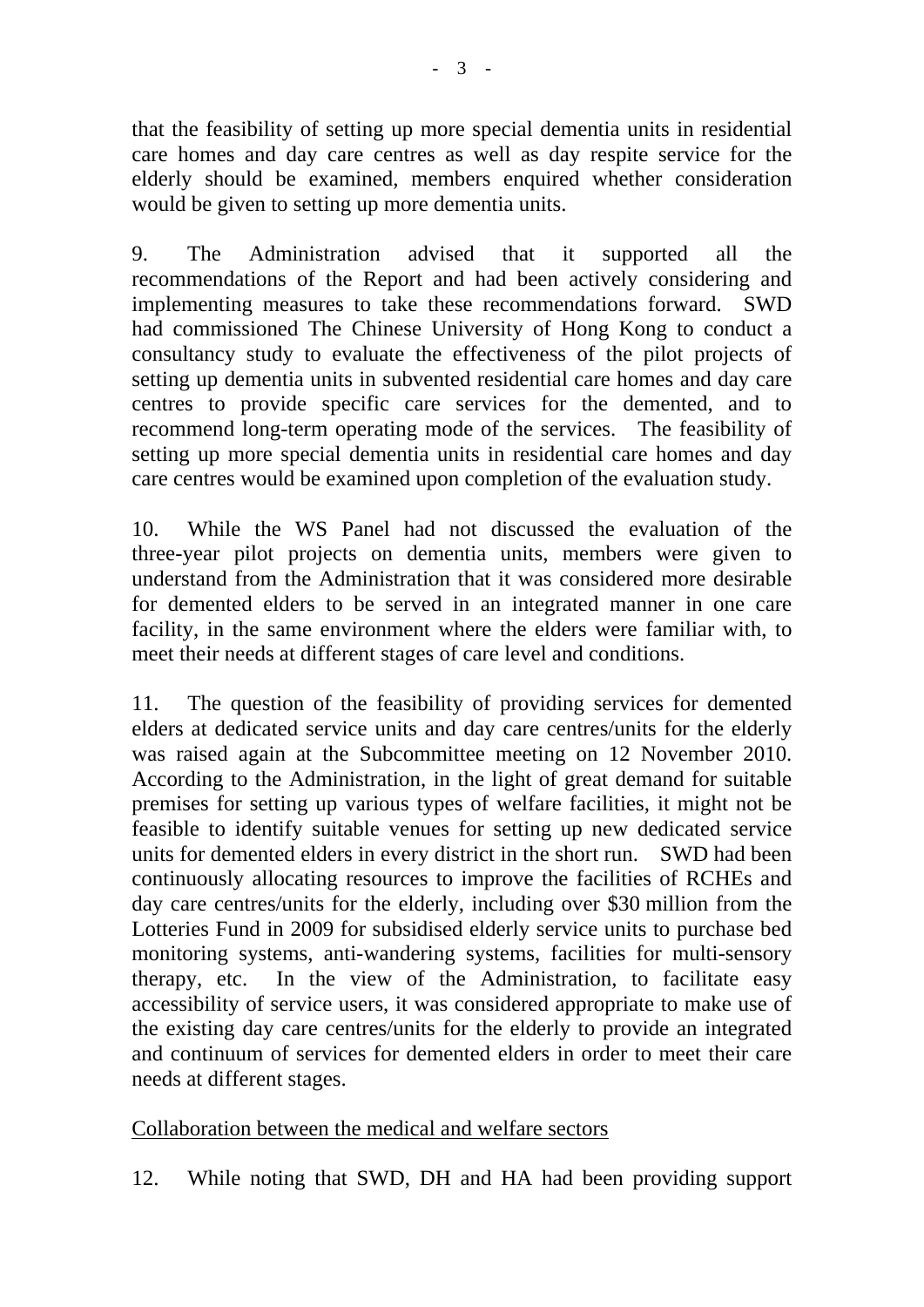- 4 -

services to demented elders, members considered that the provision of such services was limited and inadequate to meet the demand in the light of the ageing population. More resources should be allocated to strengthen the services at day care centres/units for the elderly and to provide relevant training programmes for staff of elderly service units and family carers. Consideration should also be given to setting specific targets and formulating a long-term plan for the support services for demented elders. Moreover, the Administration should spearhead the collaboration between the medical and welfare sectors in providing support services for demented elders.

13. The Administration advised that the health and welfare sectors had been blending their strengths in providing services to demented elders in both residential and community care services. The Administration had been encouraging collaboration between the medical and social welfare sectors in order to support the demented elders and their carers. At present, the community geriatric assessment teams and psychogeriatric outreach teams of the seven clusters under HA provided the elders living in RCHEs (including patients with dementia) with outreach healthcare services and support, such as formulation of treatment plans, monitoring patients' recovery progress and training care workers. The services of HA's community geriatric assessment teams covered about 650 RCHEs, whereas the psychogeriatric outreach services covered all subvented RCHEs and over 100 private RCHEs in the territory. According to HA, in 2011-2012, about 80 more RCHEs would be covered, involving additional manpower of around seven doctors and seven nurses and an additional expenditure of about \$13 million in the year. Apart from that, the multi-disciplinary professional teams of DH's Elderly Health Service visited RCHEs to provide their staff with training on caring for demented elders and to advise individual RCHEs on ways to enhance the capability of the care of demented elders. The visiting health teams would also pay regular visits to the community to provide health education and training to carers of dementia patients.

14. Members noted that some patients with dementia would be referred to the psychiatric departments or the memory clinics of the medical departments of public hospitals for assessment, treatment and monitoring of rehabilitation progress. Members called on HA to extend the memory clinics to all the 18 districts over the territory. According to the Administration, HA was formulating an Elderly People Service Plan for planning the development of services for elderly people in the long term. HA would set up a Task Force to review the existing services and support for demented patients, including the role of memory clinics.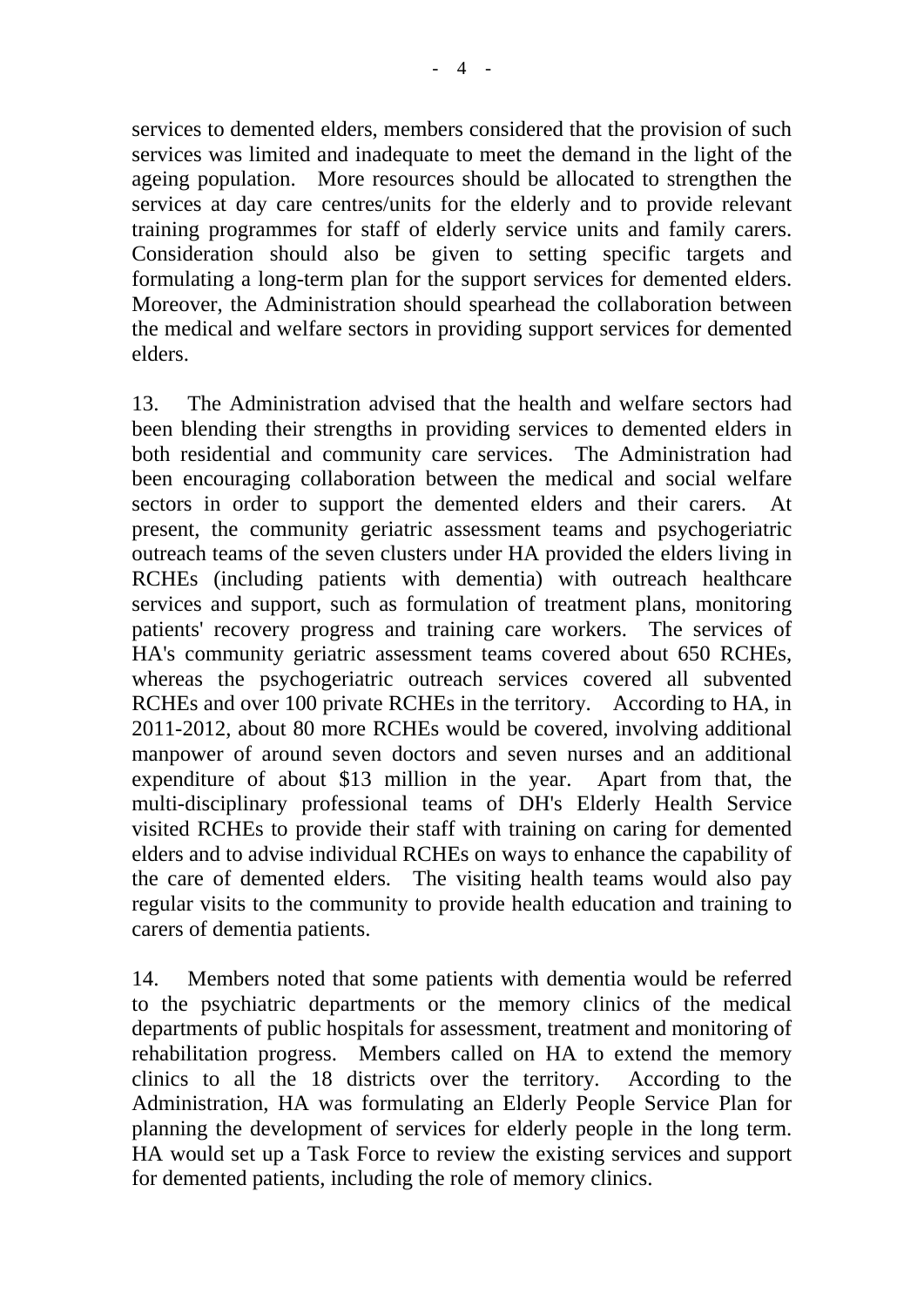15. As for the welfare sector, to facilitate early identification of dementia, the 41 District Elderly Community Centres ("DECCs") under SWD in the territory provided elders and their carers with diversified services, including social and healthcare education, counselling and referral services. In response to members' call for allocating more resources to DECCs to strengthen their role in early identification of dementia, the Administration pointed out that in 2008, additional funding had been allocated to all DECCs for enhancing their outreach services with a view to identifying more needy elders in the community and referring them to suitable services or medical treatment. Moreover, DECCs adopted an open membership system, and there was no quota for enrolment.

# Support for carers of demented elders

16. In addition to services to the demented elders, members time and again urged the Government to provide support (for example in the form of cash allowance) to carers to relieve their financial burden and stress in taking care of the demented elders at home. The Administration advised that a range of support services/training had been provided to family members/carers of demented elders, for example, the District-based Scheme on Carer Training launched in October 2007 teaching participants basic knowledge of elderly care including the skills in caring for demented elders. As at November 2010, over 2,400 carers had been trained and some 4,000 carers were receiving training under the Scheme. Moreover, all subvented RCHEs, contract RCHEs and day care centres/units for the elderly provided residential respite or day respite services, so that carers could take a break or attend to other businesses, thereby relieving their stress.

17. In the view of the Administration, as family was one of the core values of the society, it had been promoting mutual family members taking care of elders at home. The Government also believed that through the provision of training and a wide range of home-based/centre-based support services, the needs of carers could be better addressed.

# Assessment tools on the impairment level

18. Some members were concerned whether the use of the assessment tool of the Standardised Care Need Assessment Mechanism for Elderly Services ("SCNAMES") could accurately assess the level of impairment of demented elders, having regard to the fact that SCNAMES would test the physical functioning of the elderly, but not their mental conditions.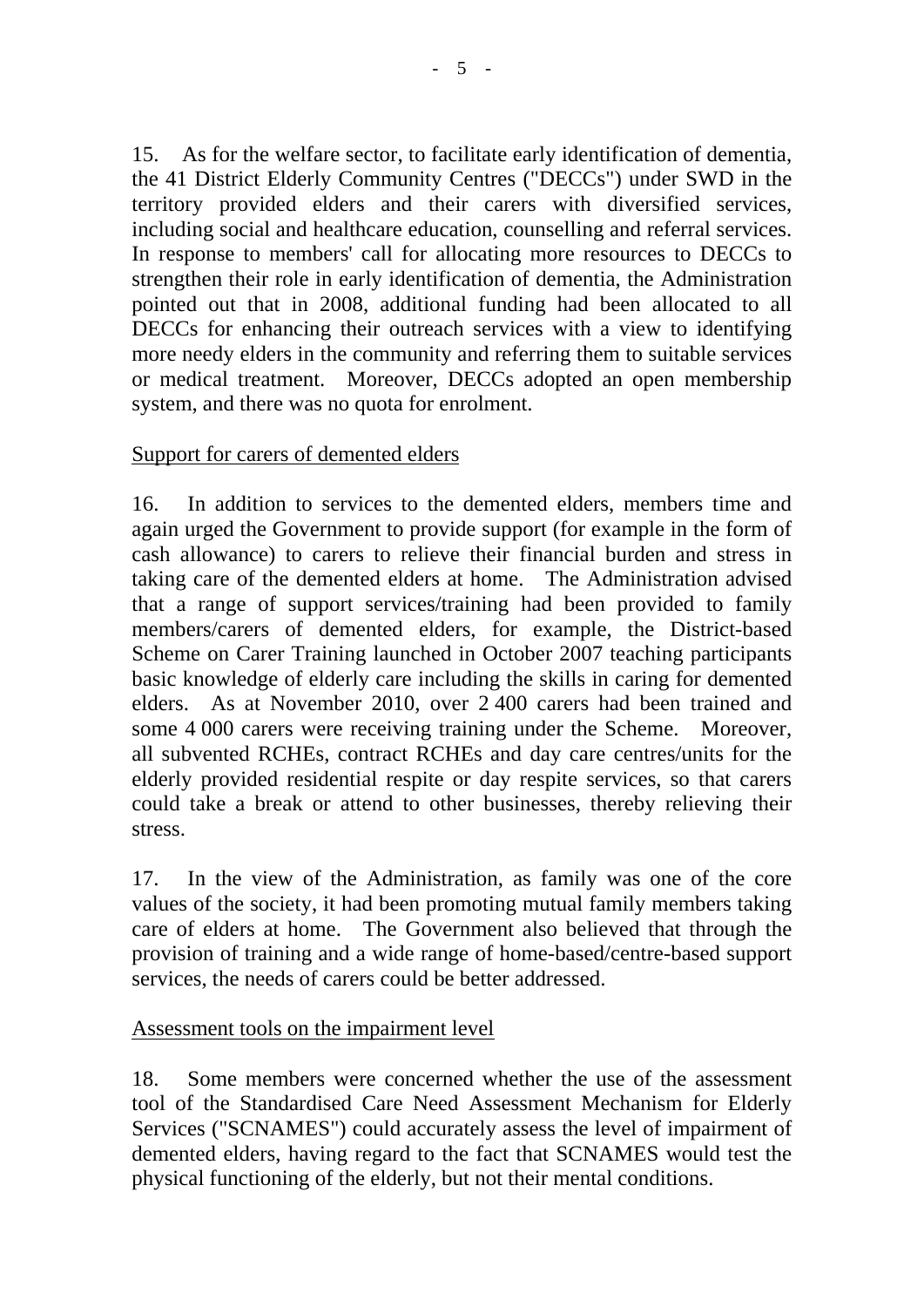19. The Administration advised that under SCNAMES, the applicants' impairment level was assessed according to their abilities in activities of daily living, physical functioning, communication, memory, behaviour and emotion as well as their health conditions. This set of tools was considered effective in assessing the actual conditions and care needs of people suffering from dementia.

## **Relevant papers**

20. A list of the relevant papers on the Legislative Council website is in the **Appendix**.

Council Business Division 2 Legislative Council Secretariat 28 November 2011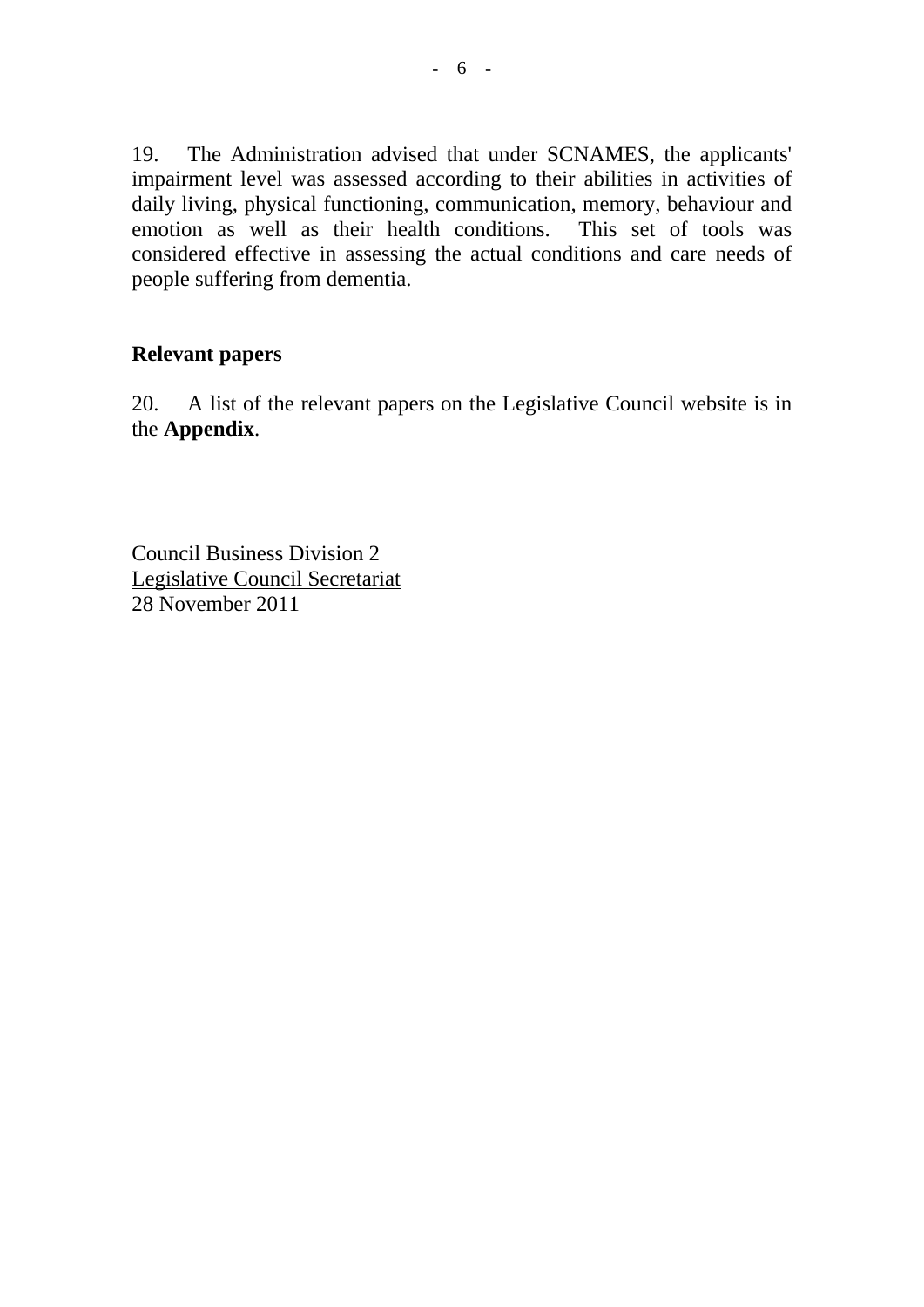#### **Relevant papers on Support for demented persons and their carers**

| <b>Committee</b>                                                                                                            | Date of meeting               | Paper                                                                             |
|-----------------------------------------------------------------------------------------------------------------------------|-------------------------------|-----------------------------------------------------------------------------------|
| Panel on Welfare Services                                                                                                   | 12 April 1999<br>(Item III)   | <u>Agenda</u><br><b>Minutes</b>                                                   |
| Panel on Welfare Services                                                                                                   | 14 February 2000<br>(Item V)  | <b>Agenda</b><br><b>Minutes</b>                                                   |
| Legislative Council                                                                                                         | 20 May 2009                   | <b>Official</b><br><sub>of</sub><br>Record<br><b>Proceedings</b><br>Pages 76-79   |
| Legislative Council                                                                                                         | 13 January 2010               | <b>Official</b><br><sub>of</sub><br>Record<br>Proceedings<br>Pages 45-55          |
| Panel on Welfare Services                                                                                                   | 6 February 2010<br>(Item I)   | <b>Agenda</b><br><b>Minutes</b>                                                   |
| Legislative Council                                                                                                         | 19 May 2010                   | <b>Official</b><br>Record<br><sub>of</sub><br><b>Proceedings</b><br>Pages 108-113 |
| <b>Panel on Welfare Services</b>                                                                                            | 20 October 2010<br>(Item I)   | <b>Agenda</b><br><b>Minutes</b>                                                   |
| Subcommittee on<br>Residential and<br><b>Community Care Services</b><br>for Persons with<br>Disabilities and the<br>Elderly | 12 November 2010<br>(Item II) | <b>Agenda</b><br><b>Minutes</b>                                                   |
| Panel on Health Services                                                                                                    | 14 March 2011<br>(Item VII)   | <b>Agenda</b><br><b>Minutes</b>                                                   |